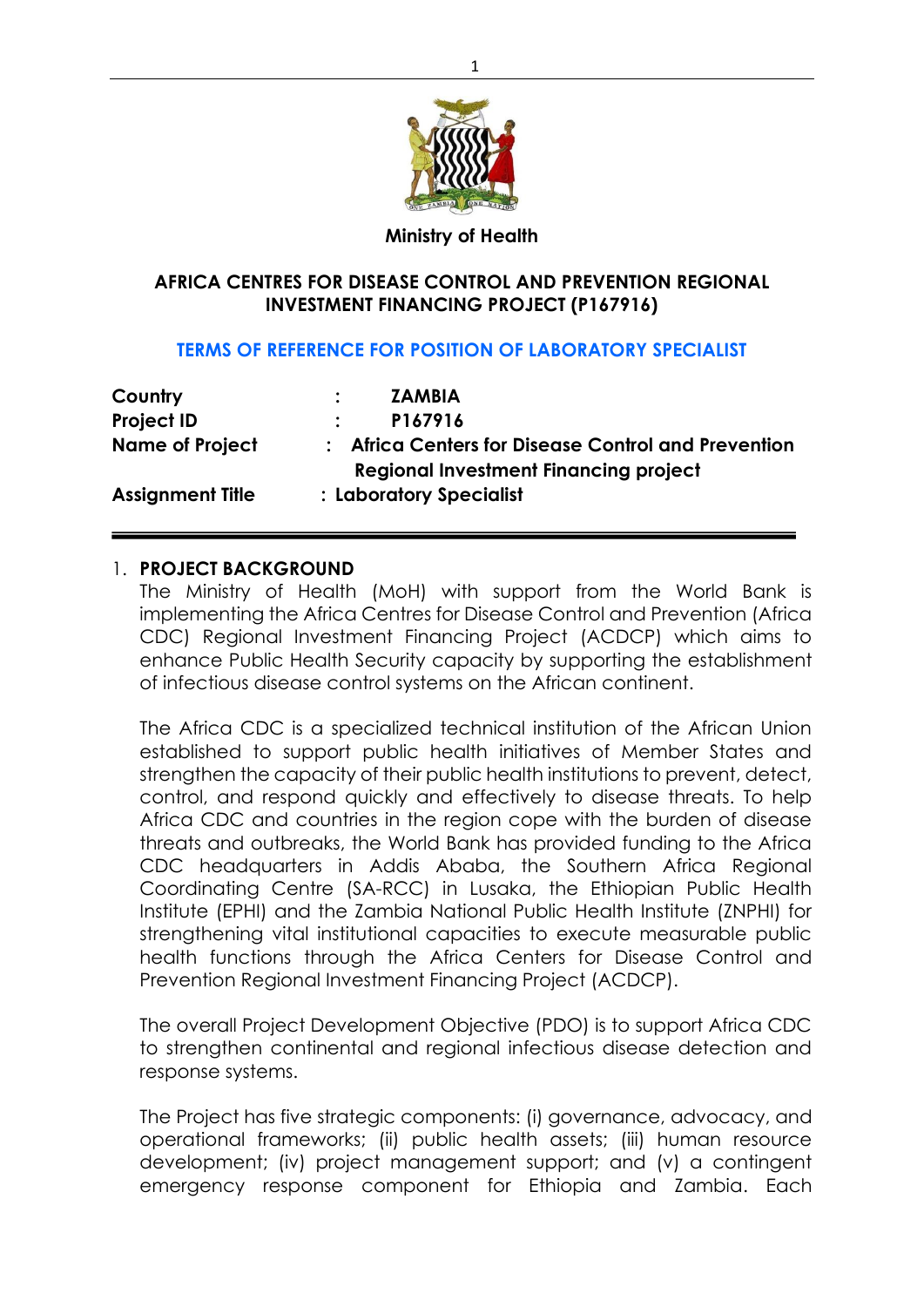component has complementary actions defined under sub-components for each implementing entity.

In Zambia, the Project seeks to provide institutional strengthening to the Zambia National Public Health Institute (ZNPHI) and support operationalization of the Africa CDC Southern Africa Regional Collaborating Centre (SA-RCC) based in Lusaka, Zambia. The Project will include the construction, equipping, and staffing of a Biosafety Level 3 (BSL-3) National Public Health Reference Laboratory and Office Complex that will serve as a Regional Centre of Excellence and provide additional capacity to support the Southern Africa region. The project will be implemented by Ministry of Health through Zambia National Health Institute of Public Health (ZNPHI).

Under the ACDCP, Ministry of Health/ZNPHI seeks to engage a Laboratory Specialist to support the project on all Laboratory related issues.

## **a. Duty Station: Zambia National Public Health Institute, Lusaka**

## **b. Reports to: Project Coordiantor – ACDCP**

## **c. Title: Laboratory Specialist (1 Post)**

## 2. **OBJECTIVES OF THE ASSIGNMENT**

The Laboratory Specialist will primarily be responsible for implementation of the Laboratory aspects of the Project including contributing to the design and procurement of the equipment for the BSL 3 Laboratory to ensure adherence to set standards and quality. This requires working closely with the ZNPHI Laboratory Systems and Networks (LSN) cluster,

## 3. **SCOPE OF WORK**

- The Laboratory Specialist ensures that project implementation adheres to appropriate laboratory technical standards and guidelines and that programs are technically sound. Provides scientific leadership by staying current of evolving laboratory technical standards, guidelines, and program developments in area of expertise. Responsible for sharing new knowledge/evidence with the project team, partners and other stakeholders.
- The technical responsibilities include conducting laboratory assessments, capacity building and strengthening of the laboratories; supporting strategies to enhance diagnostic surveillance systems; and support for improved and sustainable laboratory services both at the national and subnational levels with an emphasis of strengthening the role of the Public Health Reference laboratories for greater sustainability of laboratory services, including strategies for maintenance of QMS; hub system for specimen referral, testing, and result transmission; Laboratory Information Management Systems (LIMS); biosafety and biosecurity; increased utilization of the National Health Laboratory standards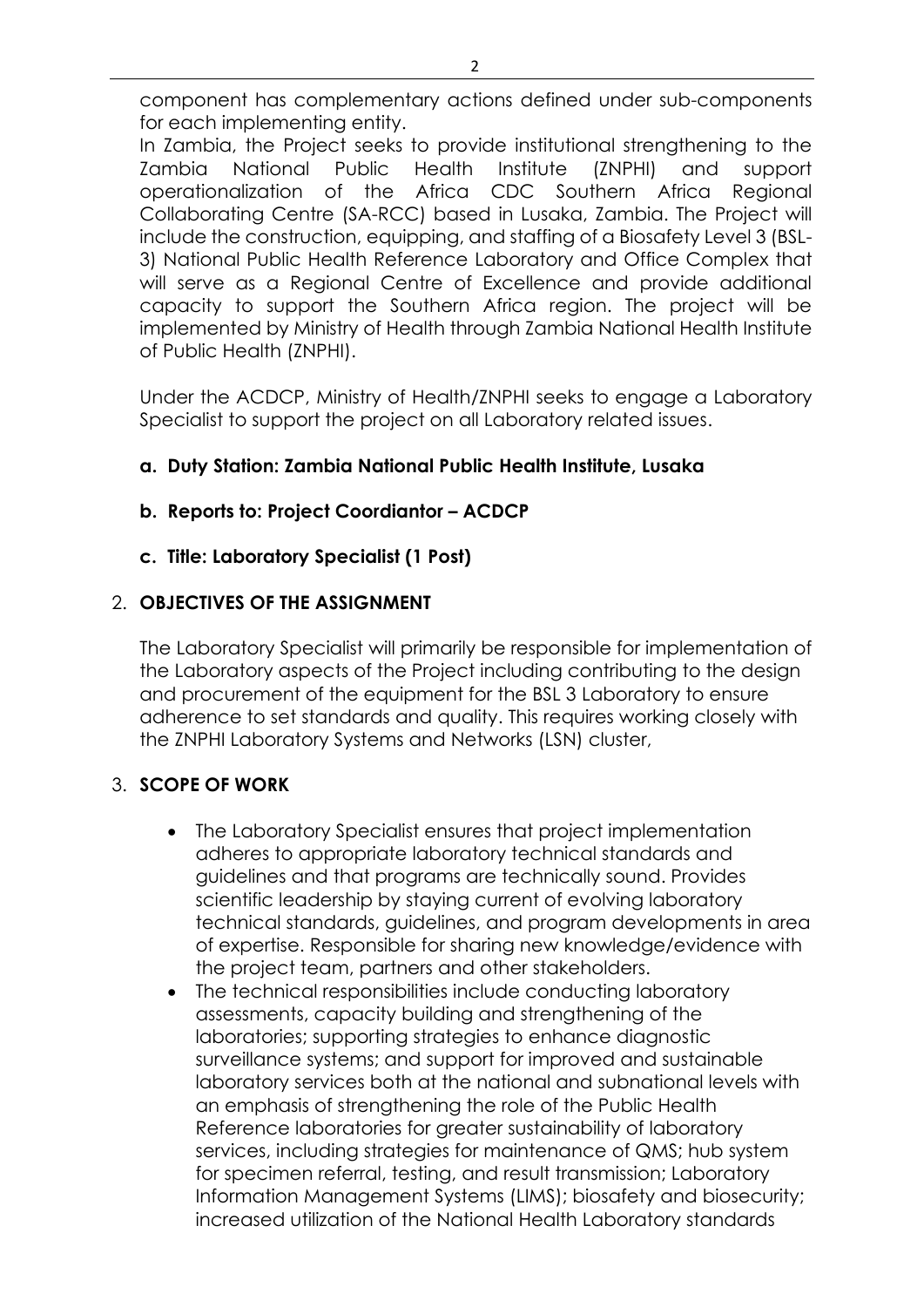and regulations; and ensuring effective national, regional, and local partnerships and collaborations with technical experts and other professionals.

• Participate in technical meetings as may be required.

## **Duties and Key Responsibilities**

This position is suitable for an experienced laboratory scientist with public health experience. The Laboratory Specialist will work very closely with the ZNPHI Director of LSN and his team. The Laboratory Specialist is expected to develop collaborative relationships with other project staff, interact with internal and external clients and partners. Laboratory Specialists to provide technical assistance, quality assessment and capacity building services to ensure and enhance the quality of laboratory services associated with the Project. Specifically, the key responsibilities are:

- Support the ZNPHI LSN cluster in achieving the goals of establishing a functional One Health public health laboratory system and network for Zambia, particularly the design, equipping and operationalisation of the national BSL-3 laboratory facility to be constructed under the ACDCP.
- Participate in and provide technical input in the design and construction of the BSL3 Laboratory.
- Advise ZNPHI/MOH on the type and specification of Laboratory equipment to be procured for the Laboratories to be constructed under the project.
- Support laboratory biosafety and biosecurity initiatives work and help to ensure safe working practices.
- Support ongoing development and management of ZNPHL with a focus on strengthening laboratory practice to achieve accreditation to ISO 15189 Standards for Medical Laboratories
- Support the strengthening of disease prevention and control capabilities for Zambia, the SA-RCC member states and other countries.
- Support expansion of sentinel surveillance sites for AMR and human and animal diseases.
- Support laboratory detection and reporting of priority pathogens and linking with surveillance systems using a one health approach.
- Support excellence in practice, service delivery and improvement in scientific and technical performance always. This includes supporting innovative ways of delivering services to ensure Continuous Quality Improvement (CQI)
- Contribute to development of laboratory standard operating procedures and other management documents compliant with national and international quality and governance standards.
- Support the development of policies and strategies that ensure effective and efficient day-to-day operational work.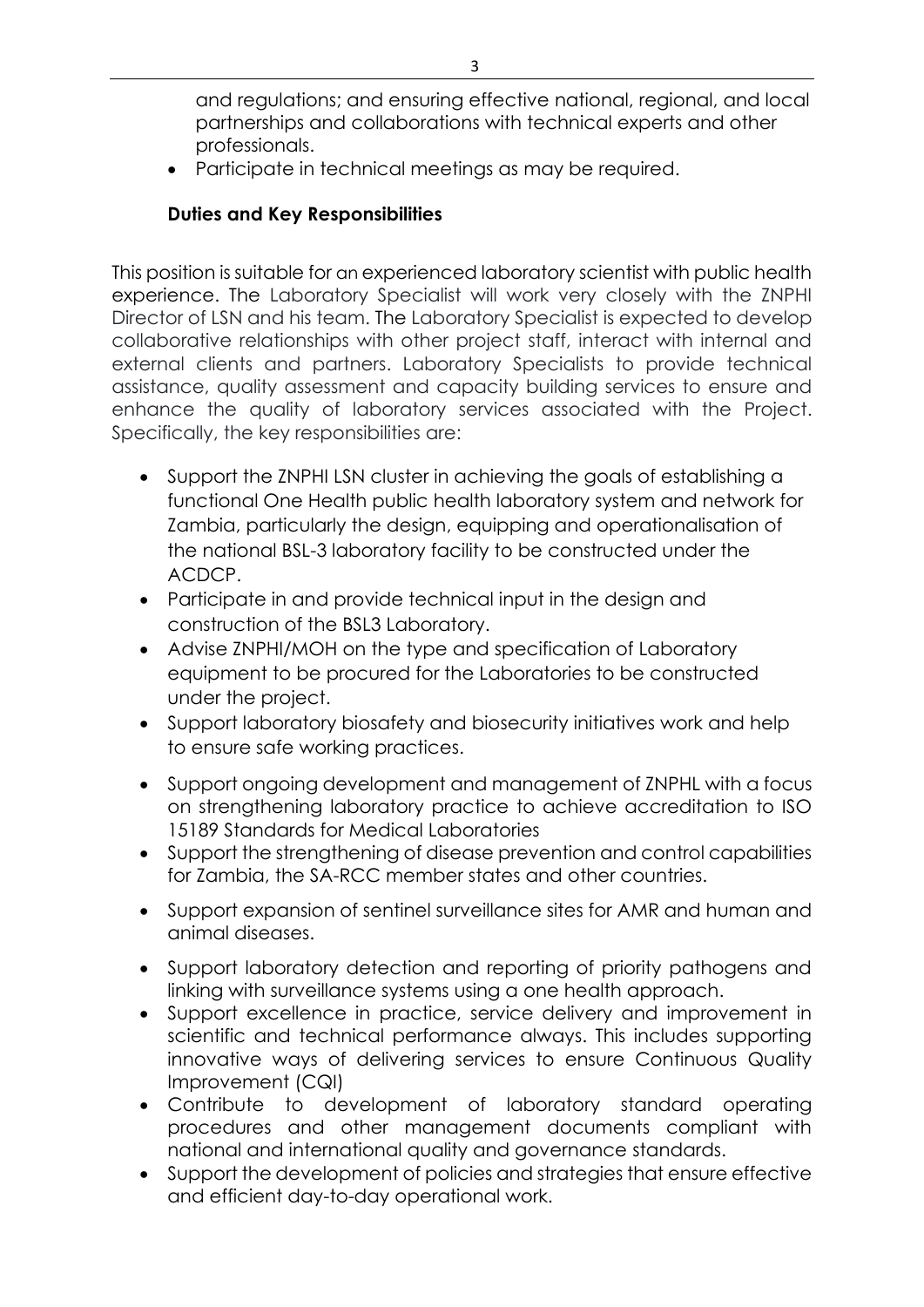- Support the development of management processes such as supply chain monitoring plan for the laboratories.
- Participating in activities relevant to laboratory committees, working groups and other expert groups as required
- Participate in developing and monitoring of annual work plans and budgets and execute the work-plan and budget using team effort.
- Participate and or facilitate in trainings for laboratory staff that include QMS, accreditation programs, laboratory management and any other.
- Conduct assessment of needs for expansion of laboratory testing profiles and placement of new equipment and support operationalization of satellite ZNPHI laboratory sites and public health laboratory network laboratories.
- **•** In close collaboration with project staff and laboratory management lead the follow-up of needed corrective and preventive actions following assessments and audits.
- Supports the development and implementation of continuous improvement initiatives to build laboratory capacity and quality with reference to accepted standards and requirements.
- **•** Assist laboratories with preparing for accreditation through locally, regionally, nationally, and internationally accepted accreditation agencies.
- Supports laboratories in building laboratory network and support in fostering collaboration and networking between the laboratories.
- Support laboratories in data management and data sharing.
- Support the implementation of laboratory-based sentinel surveillance activities and ensure timely laboratory communication of results of notifiable disease from sub national to national level and within the national public health laboratory network.
- Support the implementation of laboratory activities in the AMR national action plan.
- Assist with providing technical assistance to establish new diagnostics as they become available.
- Perform other duties as assigned.

# 4. **CAPACITY BUILDING PROGRAM**

The Laboratory Specialist will be provided with opportunities to undertake training and skills enhancement relevant to execution of his/her duties. He/she will also work with the ZNPHI workforce development cluster to develop, organize and deliver relevant training to the implementing agency staff, contractors, field supervisors and other implementing agency officials; this will be coupled with inspection, technical support and mentorship visits to project sites.

## 5. **LIST OF REPORTS, SCHEDULE OF DELIVERABLES, AND PERIOD OF PERFORMANCE.**

## **a. Reports/Deliverables:**

The Laboratory Specialist will ensure the following deliverables: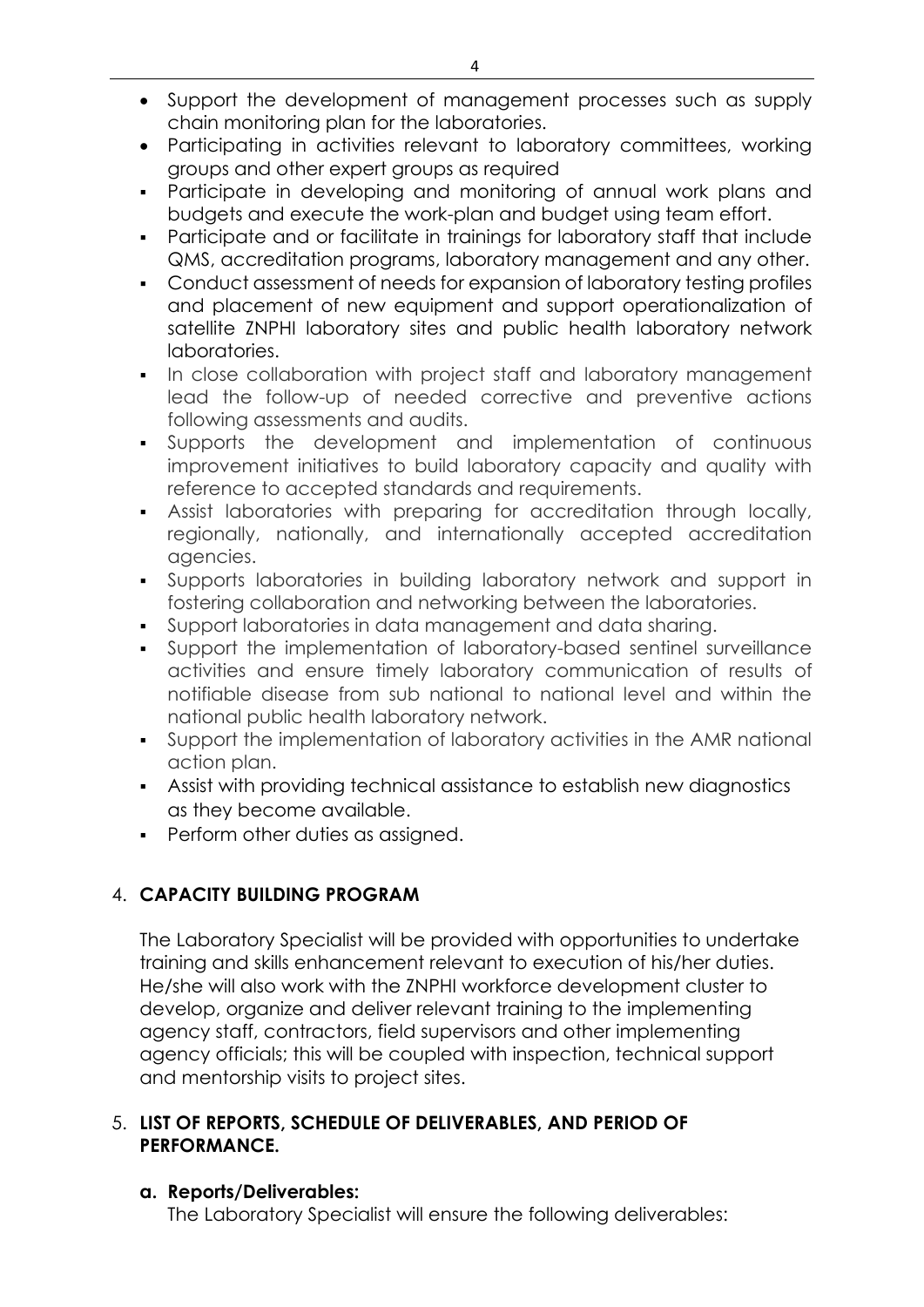- a. Submission of acceptable monthly progress reports
- b. Submission of any other technical reports as may be required.

## **b. Timelines and duration of Consultancy:**

This is a full-time position. The service is initially for a period of 2 years, subject to extension based on satisfactory performance, for the duration of the Project.

## **c. Performance Assessment/Compensation**

The Laboratory Specialist will be appraised for the first six months and thereafter yearly. He / She will receive a competitive compensation monthly salary.

## 6. **DATA, LOCAL SERVICES, AND FACILITIES TO BE PROVIDED BY MINISTRY OF HEALTH**

The MOH/ZNPHI will provide information, and facilities including office space, access to pool transport, office equipment, computers, and telecommunication systems necessary for effective execution of the Role.

# 7. **INSTITUTIONAL AND ORGANIZATIONAL ARRANGEMENTS**

The Laboratory Specialist will report to the Project Coordinator – ACDCP and functionally to the Director of Laboratory Network Services. He/She will work closely with ZNPHI and respective Government Departments that have a function role under the Project.

# 8. **QUALIFICATIONS AND SKILLS**

- Bachelor's degree in medical laboratory sciences or biological sciences or a clinical or diagnostic discipline is required.
- Postgraduate qualification in a Science field, Public Health field, or any relevant equivalent subject preferred
- At least five years work experience at senior level.
- Experience with laboratory quality control and quality assurance systems and implementation
- Member of relevant professional body
- Knowledge and experience with strengthening laboratories to achieve international quality standards including against ISO 15189 and/or SLMTA/SLIPTA.
- Familiarity with international biosafety regulations.
- In-depth understanding of relevant laboratory policies, standards, and guidelines.
- Good knowledge of laboratory management.
- Experience of participation in research and donor funded development projects will be an added advantage.
- Knowledge of the ZNPHI and the wider Zambia public health sector and laboratory network will be an added advantage.
- Experience of working with Laboratory Information Management System
- Experience working on a donor funded project will be an asset.